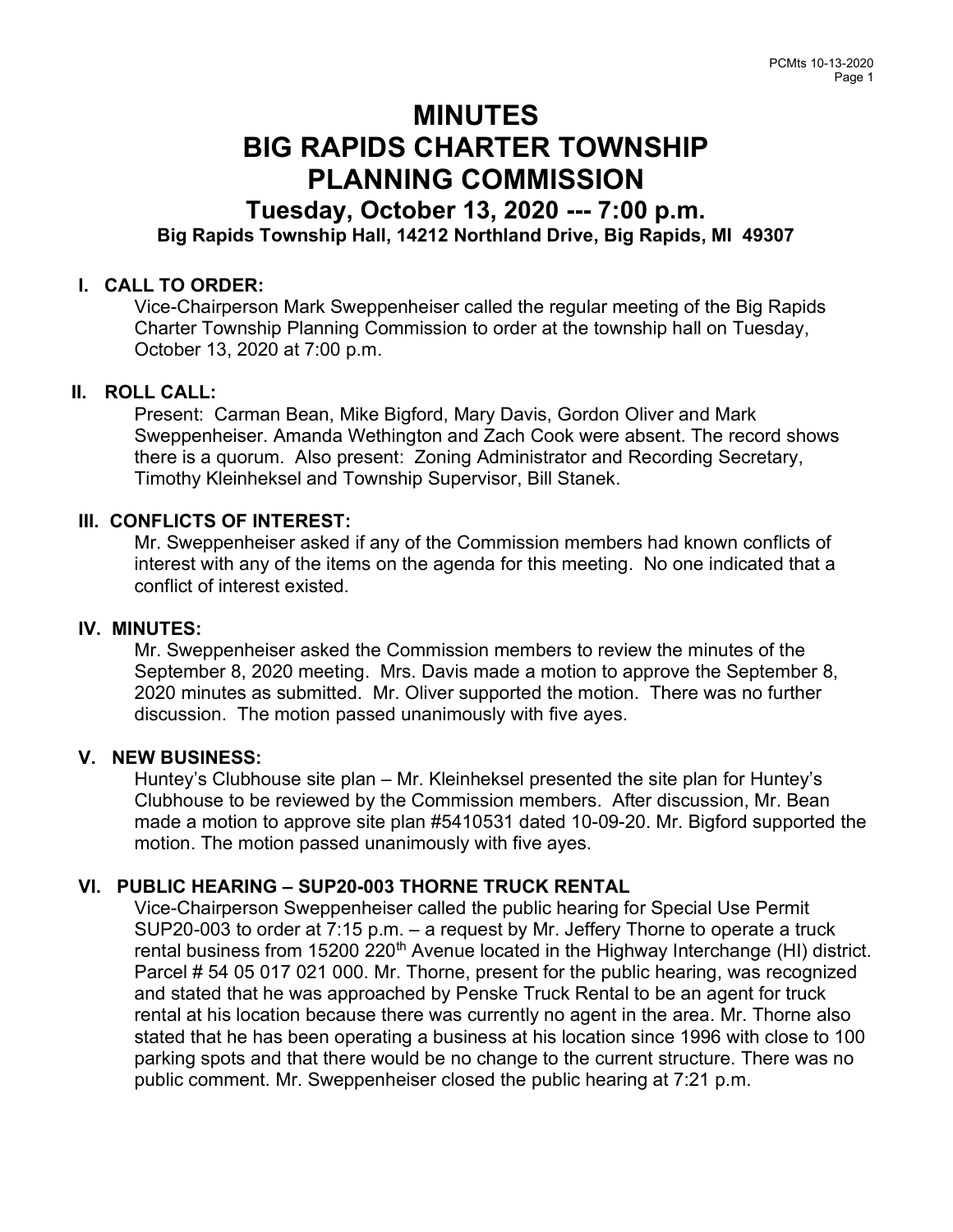# VII. SUP20-003 THORNE TRUCK RENTAL DISCUSSION

Mr. Bigford asked Mr. Thorne if he would be an agent or a franchise for Penske and how many vehicles are expected to be on site. Mr. Thorne replied that he would be an agent and that there would be 3-6 vehicles on site. Mr. Thorne said he would position some of the vehicles at the east end of his property to be visible from the expressway off ramp and the remainder of the vehicles parked between the two driveways off  $220<sup>th</sup>$  Avenue Mr. Thorne added that there would be no fuel tanks on the property. Mr. Sweppenheiser asked what the maximum number of vehicles would be. Mr. Thorne stated there would be a maximum of 10 vehicles. Mr. Stanek stated that he received a very supportive phone call from an adjacent property owner, Wolgast Development.

Mr. Kleinheksel presented the following conditions for discussion by Commission members in regards to SUP20-003 Thorne Truck Rental:

- 1. The nature, location, and size of the special use shall not change the essential character of the surroundings area, nor disrupt the orderly and proper development of the district as a whole. The use shall not be in conflict with, or discourage the adjacent or neighboring lands or buildings.
- 2. The special use shall not diminish the value of the land, buildings or structures in the neighborhood.
- 3. The special use shall not increase traffic hazards or cause congestion on the public highways or streets of the area. Adequate access to the parcel shall be furnished.
- 4. The water supply and sewage disposal system shall be adequate for the proposed special use by conforming to State and County Health Department requirements, and the special use shall not over-burden any existing services or facilities.
- 5. Uses by special permit shall not be significantly more objectionable to nearby properties by reason of traffic, noise, vibrations, dust, fumes, odor, smoke, glare, lights, or disposal of waste than the operation of any principal permitted use, nor shall the special use increase hazards from fire or other dangers to either the property or adjacent property.
- 6. The Planning Commission may require that the premises be permanently screened from adjoining or contiguous properties by a wall, fence, plant screen and/or other approved enclosure when deemed necessary to buffer the surrounding uses from objectionable noise, light, etc., created by the special use.
- 7. The special use shall be consistent with the intent and purpose of this Ordinance and with the intent of the Land Use Plan for Big Rapids Township. The special use shall be compatible with the natural environment and shall not be inimical to the public health, safety and general welfare.

After discussion by the Planning Commission members, there were no issues or conflicts with any of the seven conditions. Mr. Bean made a motion to approve SUP20-003 as submitted with the stipulation of a maximum of 10 rental vehicles be on site at any given time. Mr. Bigford supported the motion. There was no further discussion. The motion passed unanimously with five ayes via roll call vote